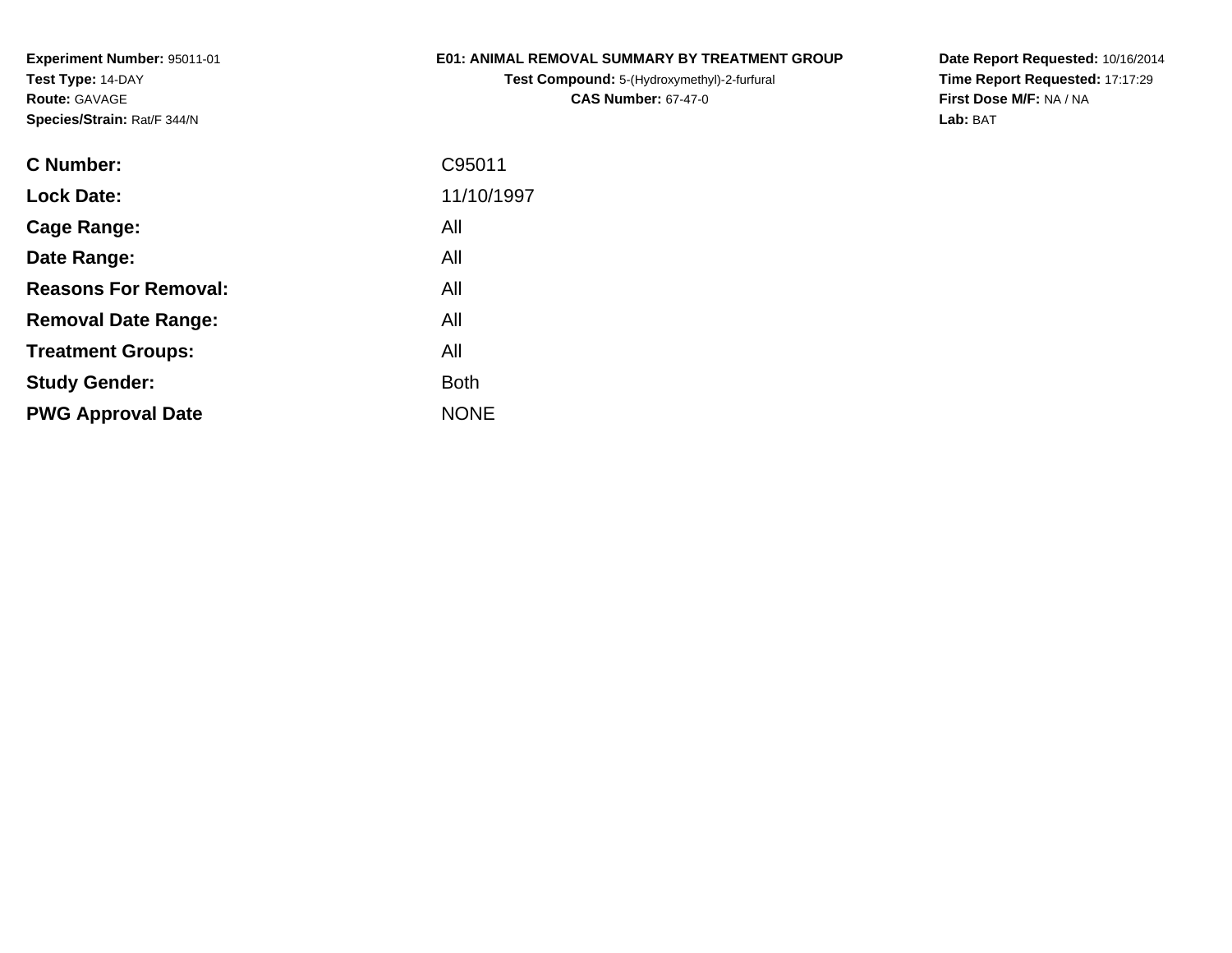## **E01: ANIMAL REMOVAL SUMMARY BY TREATMENT GROUP**

**Test Compound:** 5-(Hydroxymethyl)-2-furfural

**CAS Number:** 67-47-0

**Date Report Requested:** 10/16/2014 **Time Report Requested:** 17:17:29**First Dose M/F:** NA / NA**Lab:** BAT

#### **MALE**

|         | <b>TREATMENT</b> | <b>Moribund</b><br><b>Sacrifice</b> | Terminal<br><b>Sacrifice</b> |
|---------|------------------|-------------------------------------|------------------------------|
| 0 MG/KG |                  | 0                                   | <sub>5</sub>                 |
|         | 94 MG/KG         | 0                                   | <sub>5</sub>                 |
| 188     | MG/KG            | 0                                   | <sub>5</sub>                 |
| 375     | MG/KG            | 0                                   | <sub>5</sub>                 |
| 750     | MG/KG            | 0                                   | $\mathbf{p}$                 |
| 1500    | MG/KG            |                                     | 4                            |
|         | <b>TOTAL</b>     |                                     | 29                           |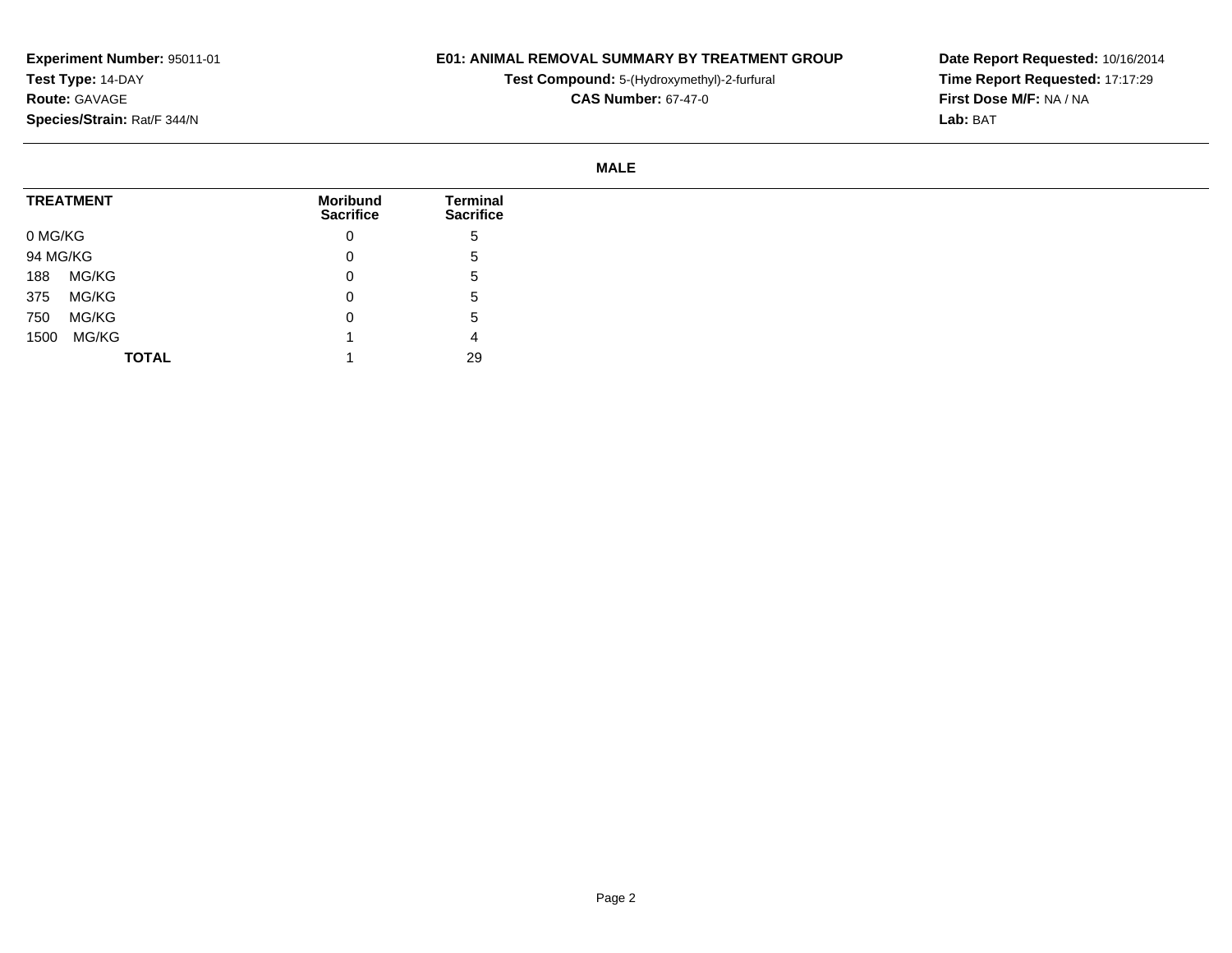## **E01: ANIMAL REMOVAL SUMMARY BY TREATMENT GROUP**

**Test Compound:** 5-(Hydroxymethyl)-2-furfural **CAS Number:** 67-47-0

\*\*\*END OF MALE DATA\*\*\*

**Date Report Requested:** 10/16/2014**Time Report Requested:** 17:17:29**First Dose M/F:** NA / NA**Lab:** BAT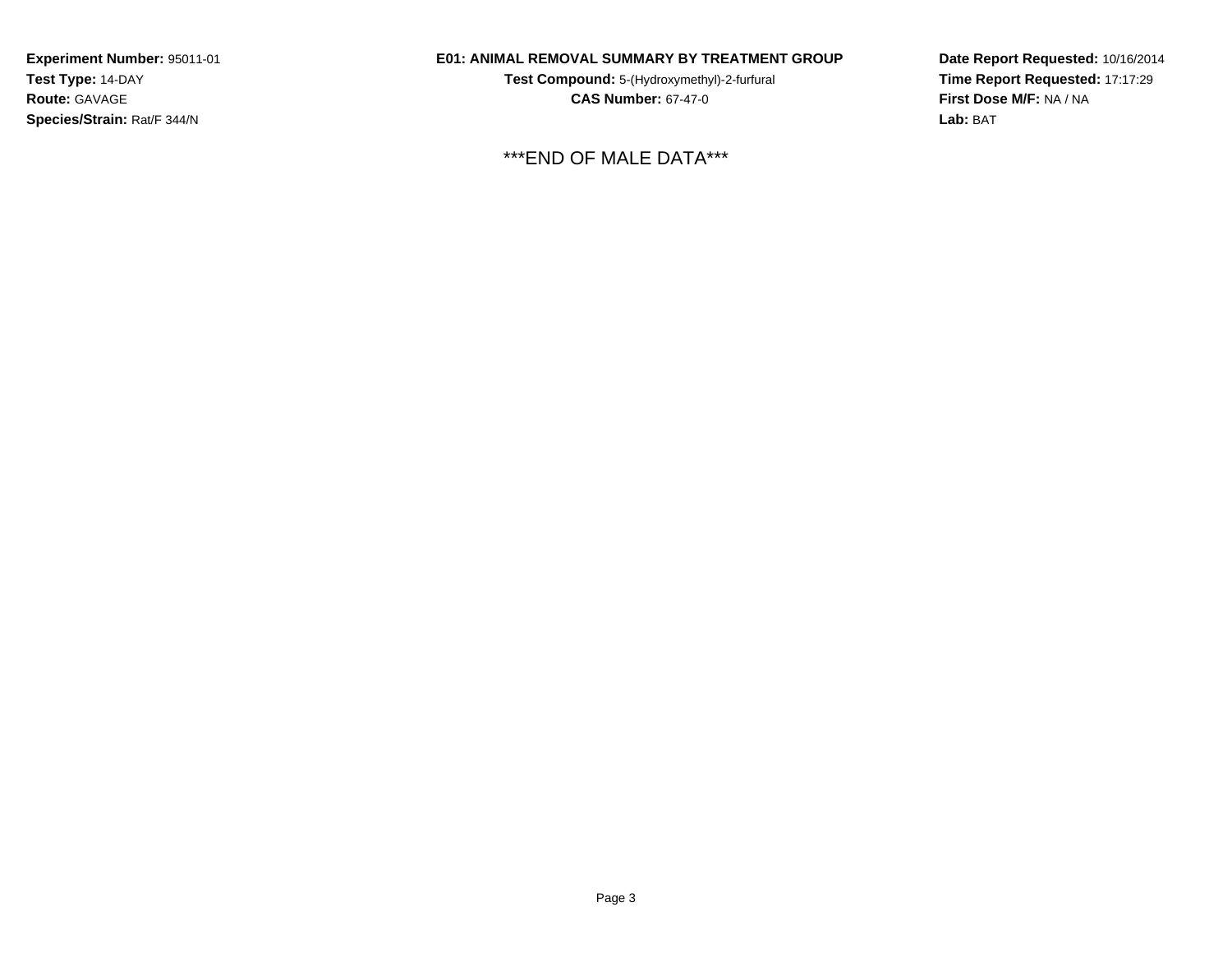## **E01: ANIMAL REMOVAL SUMMARY BY TREATMENT GROUP**

**Test Compound:** 5-(Hydroxymethyl)-2-furfural

**CAS Number:** 67-47-0

**Date Report Requested:** 10/16/2014 **Time Report Requested:** 17:17:29**First Dose M/F:** NA / NA**Lab:** BAT

#### **FEMALE**

| <b>TREATMENT</b> |              | <b>Moribund</b><br><b>Sacrifice</b> | Terminal<br><b>Sacrifice</b> |
|------------------|--------------|-------------------------------------|------------------------------|
|                  |              |                                     |                              |
| 0 MG/KG          |              | 0                                   | đ                            |
| 94 MG/KG         |              | 0                                   | C.                           |
| MG/KG<br>188     |              | 0                                   | G.                           |
| MG/KG<br>375     |              | 0                                   | 5.                           |
| MG/KG<br>750     |              | 0                                   | b.                           |
| MG/KG<br>1500    |              | 0                                   | b.                           |
|                  | <b>TOTAL</b> | 0                                   | 30                           |